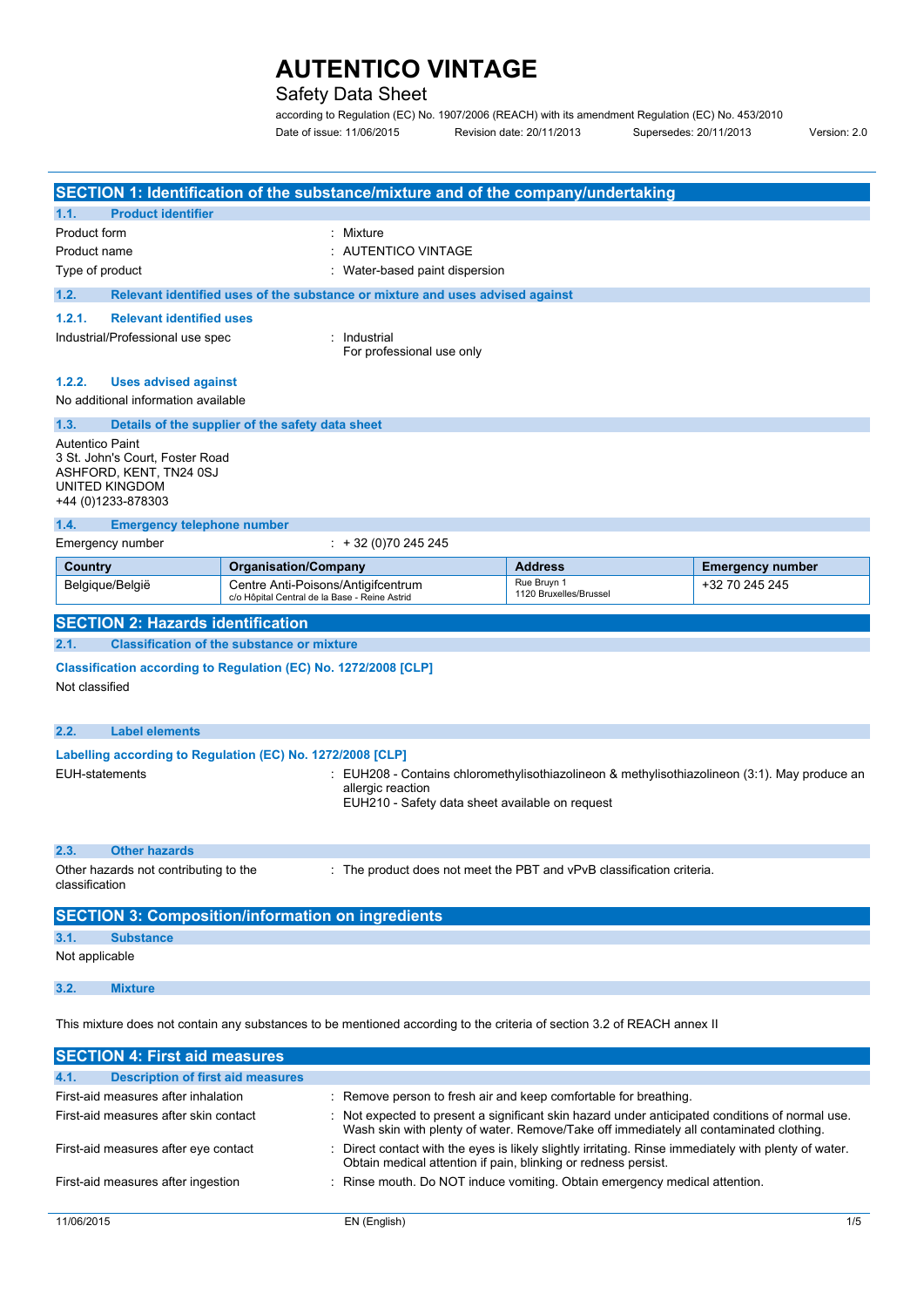### Safety Data Sheet

according to Regulation (EC) No. 1907/2006 (REACH) with its amendment Regulation (EC) No. 453/2010

| 4.2.<br>Most important symptoms and effects, both acute and delayed  |                                                                                                                                                                                                        |  |  |
|----------------------------------------------------------------------|--------------------------------------------------------------------------------------------------------------------------------------------------------------------------------------------------------|--|--|
| Symptoms/injuries                                                    | : Not expected to present a significant hazard under anticipated conditions of normal use.                                                                                                             |  |  |
| Symptoms/injuries after eye contact                                  | : Direct contact with the eyes is likely slightly irritating.                                                                                                                                          |  |  |
| 4.3.                                                                 | Indication of any immediate medical attention and special treatment needed                                                                                                                             |  |  |
| Not required.                                                        |                                                                                                                                                                                                        |  |  |
| <b>SECTION 5: Firefighting measures</b>                              |                                                                                                                                                                                                        |  |  |
| 5.1.<br><b>Extinguishing media</b>                                   |                                                                                                                                                                                                        |  |  |
| Suitable extinguishing media                                         | : Foam. Dry powder. Carbon dioxide. Water spray. Sand.                                                                                                                                                 |  |  |
| Unsuitable extinguishing media                                       | : None, to our knowledge.                                                                                                                                                                              |  |  |
| 5.2.<br>Special hazards arising from the substance or mixture        |                                                                                                                                                                                                        |  |  |
| Fire hazard                                                          | In dry state: combustible.                                                                                                                                                                             |  |  |
| <b>Explosion hazard</b>                                              | Not applicable.                                                                                                                                                                                        |  |  |
| Reactivity in case of fire                                           | : Not applicable.                                                                                                                                                                                      |  |  |
| 5.3.<br><b>Advice for firefighters</b>                               |                                                                                                                                                                                                        |  |  |
| Precautionary measures fire                                          | : Avoid (reject) fire-fighting water to enter environment.                                                                                                                                             |  |  |
| Protection during firefighting                                       | Do not enter fire area without proper protective equipment, including respiratory protection.                                                                                                          |  |  |
| Other information                                                    | High temperature may liberate toxic gases.                                                                                                                                                             |  |  |
| <b>SECTION 6: Accidental release measures</b>                        |                                                                                                                                                                                                        |  |  |
| 6.1.                                                                 |                                                                                                                                                                                                        |  |  |
| Personal precautions, protective equipment and emergency procedures  |                                                                                                                                                                                                        |  |  |
| 6.1.1.<br>For non-emergency personnel                                |                                                                                                                                                                                                        |  |  |
| Protective equipment                                                 | : Wear suitable protective clothing, gloves and eye/face protection.                                                                                                                                   |  |  |
| 6.1.2.<br>For emergency responders                                   |                                                                                                                                                                                                        |  |  |
| No additional information available                                  |                                                                                                                                                                                                        |  |  |
| 6.2.<br><b>Environmental precautions</b>                             |                                                                                                                                                                                                        |  |  |
|                                                                      | Prevent entry to sewers and public waters. Notify authorities if liquid enters sewers or public waters. Restrict liquid from spreading over surface with                                               |  |  |
| floating screens if possible.                                        |                                                                                                                                                                                                        |  |  |
| Methods and material for containment and cleaning up<br>6.3.         |                                                                                                                                                                                                        |  |  |
| Methods for cleaning up                                              | : Clean up any spills as soon as possible, using an absorbent material to collect it. Waste to<br>eliminate according to chemical waste law.                                                           |  |  |
|                                                                      |                                                                                                                                                                                                        |  |  |
| 6.4.<br><b>Reference to other sections</b>                           |                                                                                                                                                                                                        |  |  |
| See Heading 8. Exposure controls and personal protection.            |                                                                                                                                                                                                        |  |  |
| <b>SECTION 7: Handling and storage</b>                               |                                                                                                                                                                                                        |  |  |
| <b>Precautions for safe handling</b>                                 |                                                                                                                                                                                                        |  |  |
| Precautions for safe handling                                        | : Wash hands and other exposed areas with mild soap and water before eating, drinking or<br>smoking and when leaving work. Provide good ventilation in process area to prevent formation<br>of vapour. |  |  |
| 7.2.<br>Conditions for safe storage, including any incompatibilities |                                                                                                                                                                                                        |  |  |
| Storage conditions                                                   | : Keep container closed when not in use.                                                                                                                                                               |  |  |
| Storage temperature                                                  | $\div$ 5 - 30 °C                                                                                                                                                                                       |  |  |
| Storage area                                                         | : Store away from freezing (avoid freezing during storage).                                                                                                                                            |  |  |
| 7.3.<br><b>Specific end use(s)</b>                                   |                                                                                                                                                                                                        |  |  |
| No additional information available                                  |                                                                                                                                                                                                        |  |  |
| <b>SECTION 8: Exposure controls/personal protection</b>              |                                                                                                                                                                                                        |  |  |

**8.1. Control parameters**

No additional information available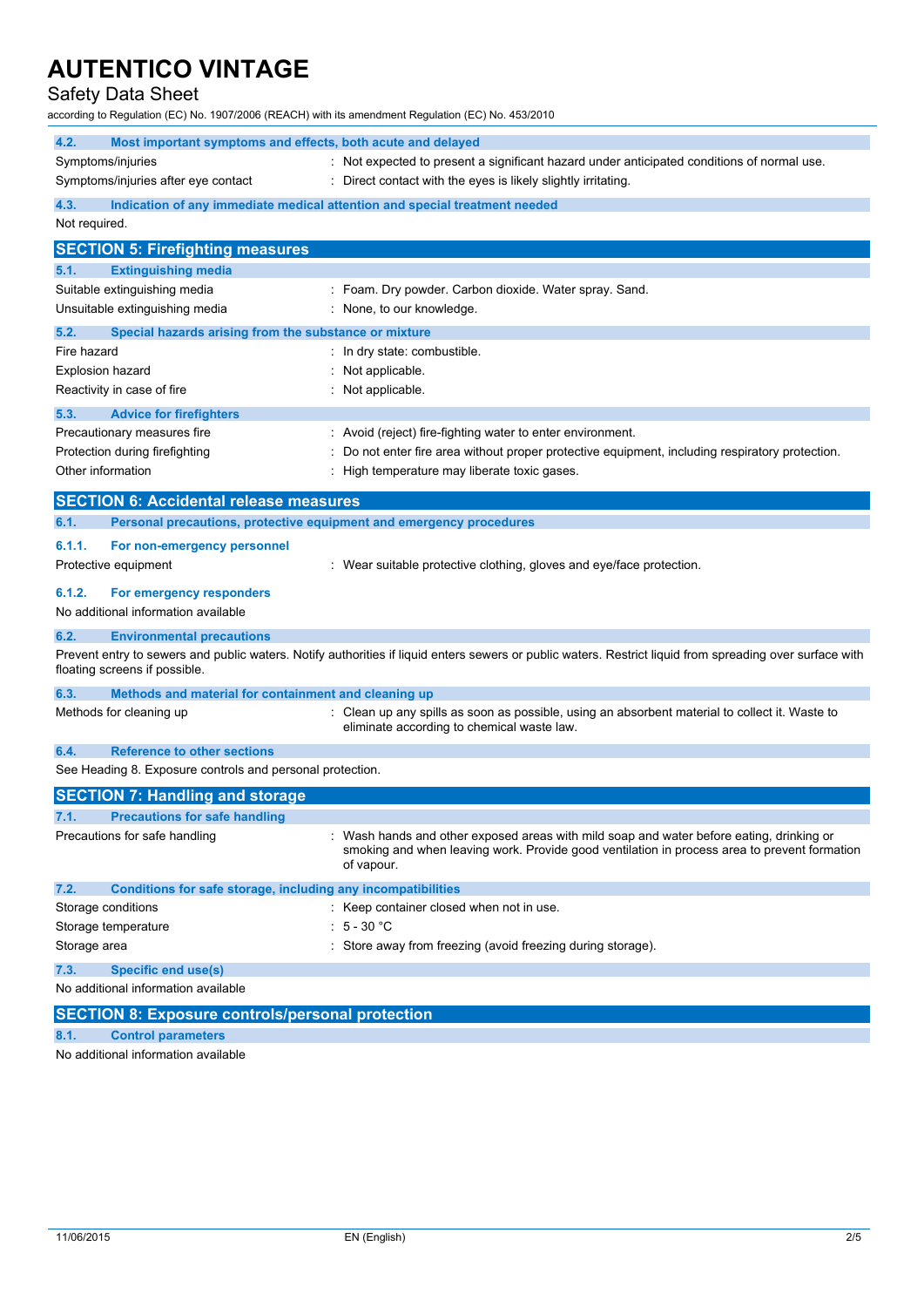## Safety Data Sheet

according to Regulation (EC) No. 1907/2006 (REACH) with its amendment Regulation (EC) No. 453/2010

| 8.2.<br><b>Exposure controls</b> |                                                                                                                                  |
|----------------------------------|----------------------------------------------------------------------------------------------------------------------------------|
| Hand protection                  | Wear protective gloves.                                                                                                          |
| Eye protection                   | Where contact with eyes or skin is likely, wear suitable protection.                                                             |
| Skin and body protection         | If repeated skin contact or contamination of clothing is likely, protective clothing should be<br>worn. Avoid contact with skin. |
| Respiratory protection           | : No special respiratory protection equipment is recommended under normal conditions of use<br>with adequate ventilation         |
| Environmental exposure controls  | : Do not flush into surface water or sewer system.                                                                               |
| Other information                | Do not eat, drink or smoke during use.                                                                                           |

| <b>SECTION 9: Physical and chemical properties</b>            |                                                                                                                                   |  |  |
|---------------------------------------------------------------|-----------------------------------------------------------------------------------------------------------------------------------|--|--|
| Information on basic physical and chemical properties<br>9.1. |                                                                                                                                   |  |  |
| Physical state                                                | : Liquid                                                                                                                          |  |  |
| Colour                                                        | Color according to color choice.                                                                                                  |  |  |
| Odour                                                         | Characteristic.                                                                                                                   |  |  |
| Odour threshold                                               | No data available                                                                                                                 |  |  |
| рH                                                            | $: 7.5 - 10$                                                                                                                      |  |  |
| Relative evaporation rate (butylacetate=1)                    | No data available<br>٠.                                                                                                           |  |  |
| Melting point                                                 | No data available                                                                                                                 |  |  |
| Freezing point                                                | $\approx 0$ °C                                                                                                                    |  |  |
| Boiling point                                                 | $\approx$ 100 °C                                                                                                                  |  |  |
| Flash point                                                   | Not applicable.                                                                                                                   |  |  |
| Auto-ignition temperature                                     | No data available                                                                                                                 |  |  |
| Decomposition temperature                                     | No data available                                                                                                                 |  |  |
| Flammability (solid, gas)                                     | Non flammable                                                                                                                     |  |  |
| Vapour pressure                                               | No data available                                                                                                                 |  |  |
| Relative vapour density at 20 °C                              | No data available                                                                                                                 |  |  |
| Relative density                                              | 1.41                                                                                                                              |  |  |
| Solubility                                                    | Soluble in water.<br>Water: Soluble                                                                                               |  |  |
| Log Pow                                                       | No data available                                                                                                                 |  |  |
| Viscosity, kinematic                                          | No data available                                                                                                                 |  |  |
| Viscosity, dynamic                                            | $\approx$ 25000 mPa.s                                                                                                             |  |  |
| Explosive properties                                          | Not applicable.                                                                                                                   |  |  |
| Oxidising properties                                          | Not applicable.                                                                                                                   |  |  |
| <b>Explosive limits</b>                                       | No data available                                                                                                                 |  |  |
| 9.2.<br><b>Other information</b>                              |                                                                                                                                   |  |  |
| VOC content                                                   | $\approx$ 9 g/l Interior matt walls and ceilings (Gloss <25%@60°) : Value limits of the EU for this<br>product (VOC 2010): 30 g/l |  |  |

|                                                       | <b>SECTION 10: Stability and reactivity</b>                                                                  |  |  |  |  |
|-------------------------------------------------------|--------------------------------------------------------------------------------------------------------------|--|--|--|--|
| 10.1.                                                 | <b>Reactivity</b>                                                                                            |  |  |  |  |
| Not applicable.                                       |                                                                                                              |  |  |  |  |
| 10.2.                                                 | <b>Chemical stability</b>                                                                                    |  |  |  |  |
| Not established. Stable under normal conditions.      |                                                                                                              |  |  |  |  |
| 10.3.                                                 | <b>Possibility of hazardous reactions</b>                                                                    |  |  |  |  |
| Not established. Refer to section 10.1 on Reactivity. |                                                                                                              |  |  |  |  |
| 10.4.                                                 | <b>Conditions to avoid</b>                                                                                   |  |  |  |  |
| Direct sunlight. Extremely high or low temperatures.  |                                                                                                              |  |  |  |  |
| 10.5.                                                 | Incompatible materials                                                                                       |  |  |  |  |
|                                                       | Strong acids. Strong bases.                                                                                  |  |  |  |  |
| 10.6.                                                 | <b>Hazardous decomposition products</b>                                                                      |  |  |  |  |
|                                                       | وموجود وارتماعه والمارو والماريوال ومواجع الماريونويوس ومواجع وريومومامور ولمومومو الزرز ومالعونوم ولواسوهما |  |  |  |  |

Incomplete combustion will generate poisonous carbon monoxide, carbon dioxide and other toxic gases.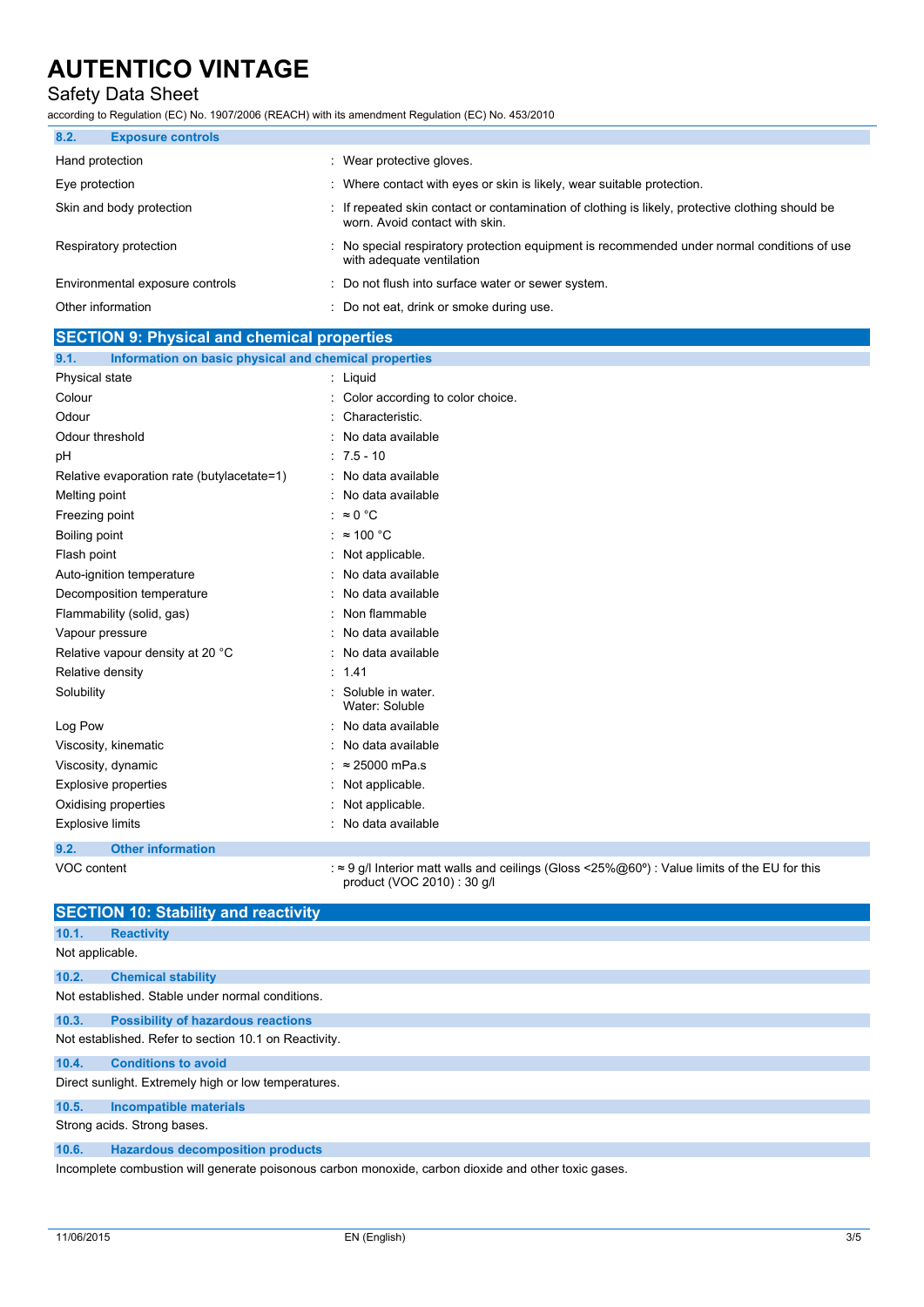## Safety Data Sheet

according to Regulation (EC) No. 1907/2006 (REACH) with its amendment Regulation (EC) No. 453/2010

| <b>SECTION 11: Toxicological information</b>                                     |                                                                                    |  |  |
|----------------------------------------------------------------------------------|------------------------------------------------------------------------------------|--|--|
| 11.1.<br>Information on toxicological effects                                    | : Not classified                                                                   |  |  |
| Acute toxicity                                                                   |                                                                                    |  |  |
| Skin corrosion/irritation                                                        | Not classified                                                                     |  |  |
|                                                                                  | Based on available data, the classification criteria are not met                   |  |  |
|                                                                                  | pH: 7.5 - 10                                                                       |  |  |
| Serious eye damage/irritation                                                    | Not classified                                                                     |  |  |
|                                                                                  | Based on available data, the classification criteria are not met                   |  |  |
|                                                                                  | pH: 7.5 - 10                                                                       |  |  |
| Respiratory or skin sensitisation                                                | Not classified                                                                     |  |  |
|                                                                                  | Based on available data, the classification criteria are not met                   |  |  |
| Germ cell mutagenicity                                                           | Not classified                                                                     |  |  |
|                                                                                  | Based on available data, the classification criteria are not met                   |  |  |
| Carcinogenicity                                                                  | Not classified                                                                     |  |  |
| Reproductive toxicity                                                            | Not classified                                                                     |  |  |
|                                                                                  | Based on available data, the classification criteria are not met                   |  |  |
| Specific target organ toxicity (single exposure)                                 | Not classified                                                                     |  |  |
|                                                                                  | Based on available data, the classification criteria are not met                   |  |  |
| Specific target organ toxicity (repeated<br>exposure)                            | : Not classified                                                                   |  |  |
|                                                                                  | Based on available data, the classification criteria are not met                   |  |  |
| Aspiration hazard                                                                | Not classified                                                                     |  |  |
|                                                                                  | Based on available data, the classification criteria are not met                   |  |  |
| Potential adverse human health effects and                                       | Based on available data, the classification criteria are not met.                  |  |  |
| symptoms                                                                         |                                                                                    |  |  |
| <b>SECTION 12: Ecological information</b>                                        |                                                                                    |  |  |
| 12.1.<br><b>Toxicity</b>                                                         |                                                                                    |  |  |
| Ecology - general                                                                | : In water, material soluble.                                                      |  |  |
|                                                                                  |                                                                                    |  |  |
| 12.2.<br><b>Persistence and degradability</b>                                    |                                                                                    |  |  |
| <b>AUTENTICO VINTAGE</b>                                                         |                                                                                    |  |  |
| Persistence and degradability                                                    | Literature reports: not readily degradable in water.                               |  |  |
|                                                                                  |                                                                                    |  |  |
| 12.3.<br><b>Bioaccumulative potential</b><br>No additional information available |                                                                                    |  |  |
|                                                                                  |                                                                                    |  |  |
|                                                                                  |                                                                                    |  |  |
| 12.4.<br><b>Mobility in soil</b>                                                 |                                                                                    |  |  |
| <b>AUTENTICO VINTAGE</b>                                                         |                                                                                    |  |  |
| Ecology - soil                                                                   | None known.                                                                        |  |  |
| 12.5.<br><b>Results of PBT and vPvB assessment</b>                               |                                                                                    |  |  |
| No additional information available                                              |                                                                                    |  |  |
|                                                                                  |                                                                                    |  |  |
| <b>Other adverse effects</b><br>12.6.                                            |                                                                                    |  |  |
| Additional information                                                           | : Avoid release to the environment                                                 |  |  |
| <b>SECTION 13: Disposal considerations</b>                                       |                                                                                    |  |  |
| 13.1.<br><b>Waste treatment methods</b>                                          |                                                                                    |  |  |
| Waste disposal recommendations                                                   | Forbidden through garbage can or sewerage, follow the next guidelines: 75/442/EG & |  |  |
|                                                                                  | 91/689/EG.                                                                         |  |  |
| Ecology - waste materials                                                        | Avoid release to the environment.                                                  |  |  |
| <b>SECTION 14: Transport information</b>                                         |                                                                                    |  |  |
| In accordance with ADR / RID / IMDG / IATA / ADN                                 |                                                                                    |  |  |
|                                                                                  |                                                                                    |  |  |
| 14.1.<br><b>UN number</b>                                                        |                                                                                    |  |  |
| Not regulated for transport<br>14.2.<br><b>UN proper shipping name</b>           |                                                                                    |  |  |